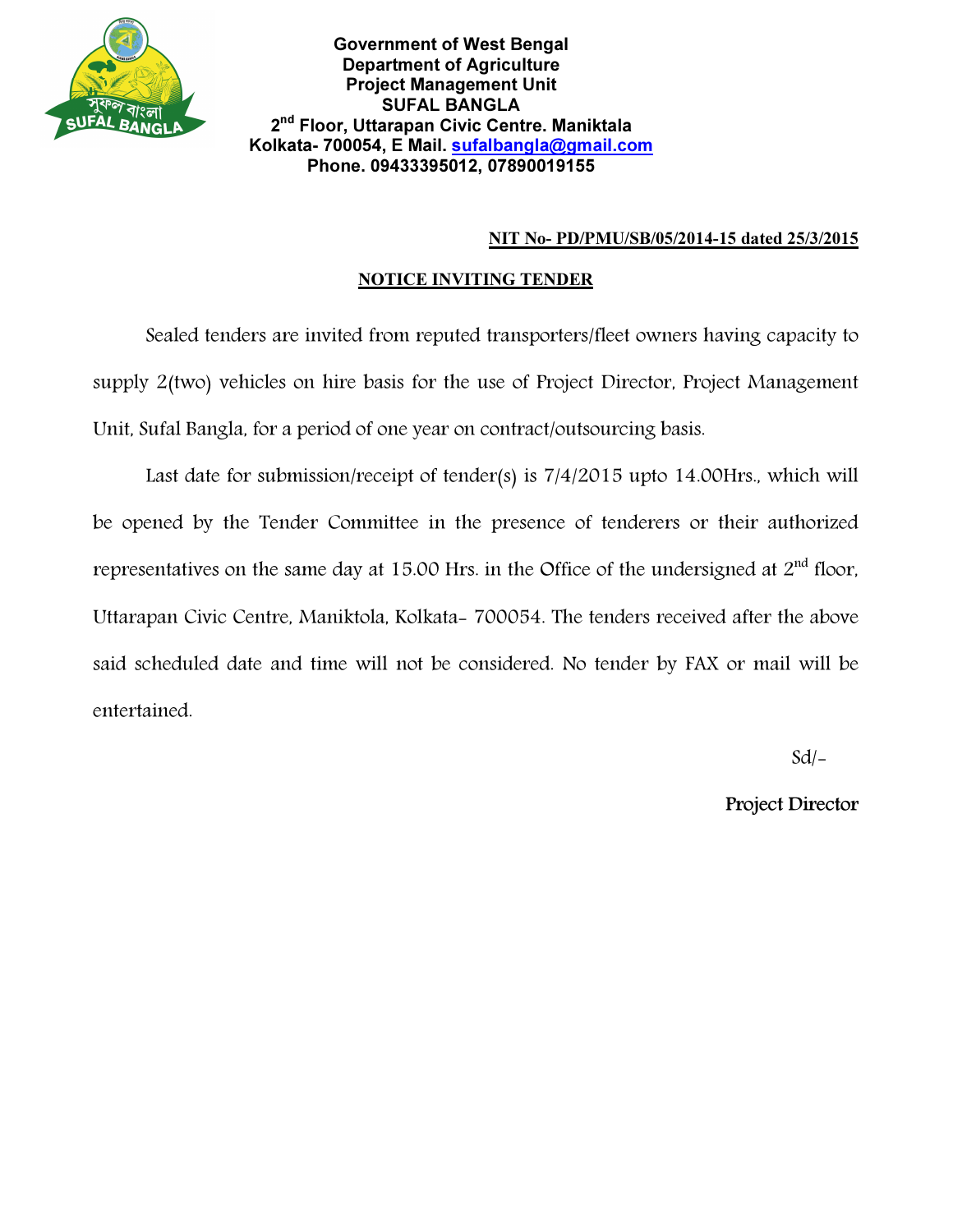

Government of West Bengal Department of Agriculture Project Management Unit SUFAL BANGLA 2<sup>nd</sup> Floor, Uttarapan Civic Centre. Maniktala Kolkata- 700054, E Mail. sufalbangla@gmail.com Phone. 09433395012, 07890019155

## Price Bid

| S1 | <b>Mass Emission</b>                                                                             | Category of                                                                                                 | <b>Basic</b> | Per       | Per       | Per | Maximum Ceiling of rate                                                                                                                                                                                                                                       |
|----|--------------------------------------------------------------------------------------------------|-------------------------------------------------------------------------------------------------------------|--------------|-----------|-----------|-----|---------------------------------------------------------------------------------------------------------------------------------------------------------------------------------------------------------------------------------------------------------------|
| no | Standard                                                                                         | vehicles                                                                                                    | rate         | day       | Km        | Hr. |                                                                                                                                                                                                                                                               |
|    | <b>Bharat Stage-III</b><br>Purchase on or<br>after 01/05/2008<br>with Disel / LPG/<br>CNG engine | Motor Cab<br>(Standard)<br>$(Non-AC)$                                                                       | Monthly      |           | NA        | NA  | Rs. 475/- Per day per car.<br>Monthly rate is for 10 hrs a day<br>and additional charges $\overline{a}$ Rs.<br>20/- per hrs beyond 10 hrs. Fuel<br>allowed for monthly hiring 1lit<br>for 12 Km in case of motor cab.<br>Mobil oil $\omega$ 5 lit per 2500 Km |
|    |                                                                                                  |                                                                                                             | Casual       | <b>NA</b> |           |     | Rs. 13/-per Km per car of Rs.<br>75/- per Hr per car whichever<br>is higher. Rate is inclusive of<br>fuel charges and all other<br>charges. Minimum<br>charges<br>shall be the charges of 4 Hrs.                                                              |
|    |                                                                                                  | Motor Cab/ Maxi<br>Cab with engine<br>Capacity less than<br>or equal to 2000<br>CC with Air-<br>Conditioned | Monthly      |           | <b>NA</b> | NA  | Rs. 525/- Per day per car.<br>Monthly rate is for 10 hrs a day<br>and additional charges $\overline{a}$ , Rs.<br>20/- per hrs beyond 10 hrs. Fuel<br>allowed for monthly hiring 1lit<br>for 12 Km in case of motor cab.<br>Mobil oil @ 5lit per 2500 Km       |
|    |                                                                                                  |                                                                                                             | Casual       | <b>NA</b> |           |     | Rs. 15/-per Km per car of Rs.<br>$120/-$<br>Hr<br>per<br>per<br>car<br>whichever is higher. Rate is<br>inclusive of fuel charges and all<br>Minimum<br>other<br>charges.<br>charges shall be the charges of<br>5 Hrs.                                         |

During the period of contract, the rates will not be revised every time with the revision of any taxes by the Government of West Bengal or by the Government of India. The prospective bidder may quote the rates accordingly taking into consideration of this aspect. The columns shall be clearly filled in ink legibly or typed. The tenderer should quote the number, rates and amount tendered by him/them in figures and as well as in words. Alterations, if any, unless legibly attested by the tenderer shall disqualify the tender. The tenderer shall take care that the rate and amount may be written in such a way that interpolation is not possible. No blanks should be left which would be otherwise made the tender liable for rejection.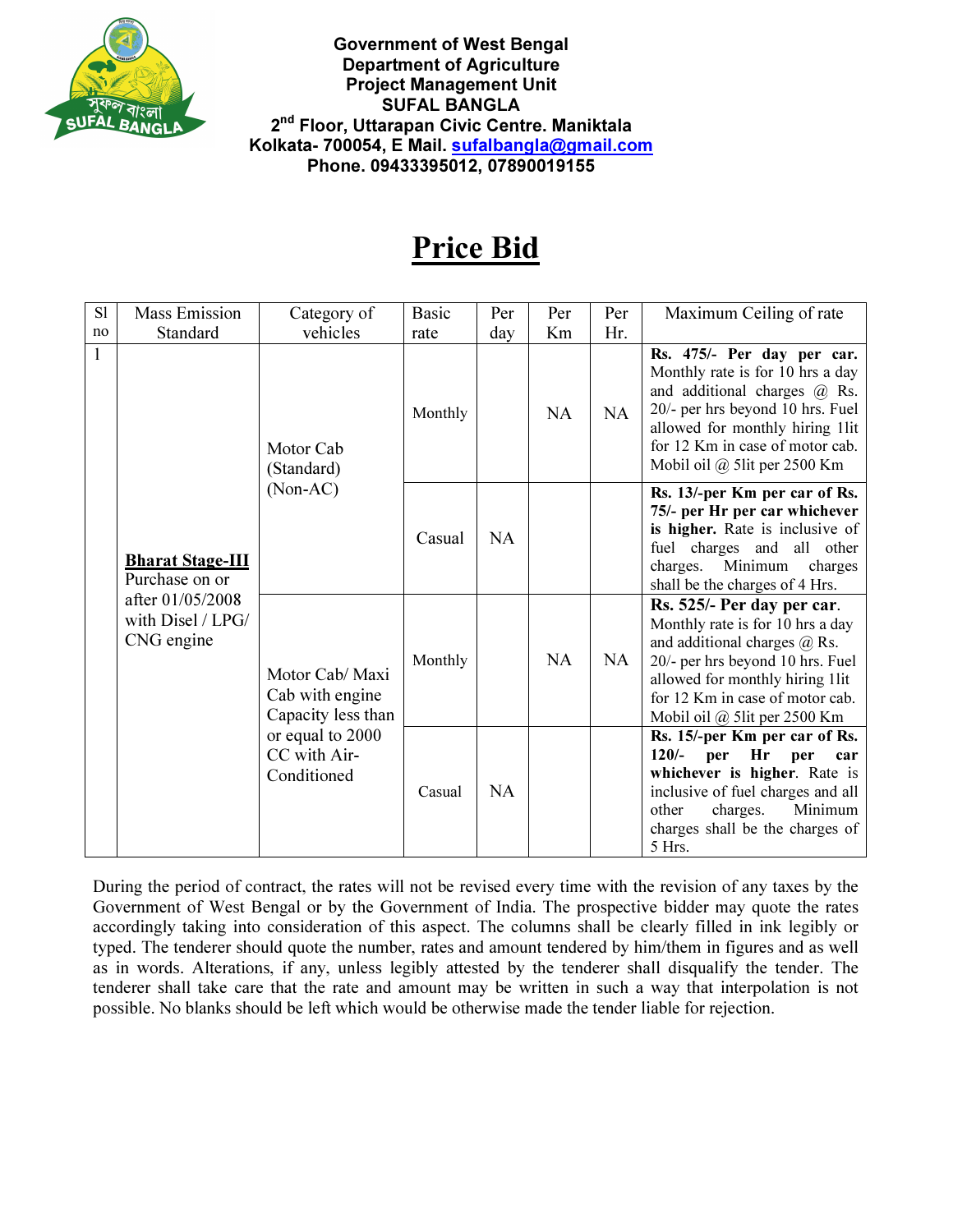

Government of West Bengal Department of Agriculture Project Management Unit SUFAL BANGLA 2<sup>nd</sup> Floor, Uttarapan Civic Centre. Maniktala Kolkata- 700054, E Mail. sufalbangla@gmail.com Phone. 09433395012, 07890019155

## Terms & Conditions:-

1. The contract shall be valid for a period of one year. The Department reserves the right to curtail or to extend the validity of contract on the same rates and terms and conditions at the discretion of the Department.

2. The Contractor will have to provide the replacement of Driver in case of any eventuality. The Department has the right to ask the Contractor for removal of any Driver, who is not found competent or disciplined.

3. In case of breakdown of vehicle, the contractor shall replace the breakdown vehicle within one hour failing which the undersigned has the right to hire vehicle from any other sources at the expense of the contractor.

4. The contractor shall provide names, addresses of the drivers along with their driving licence number and copies within one week of the award of the contract.

5. The contractor shall not employ any person who has not completed eighteen years of age. The contractor shall comply with all the statutory provisions as laid down under various Labour Laws/Acts/Rules like Minimum Wages, Provident Funds, ESI, Bonus, Gratuity, Contract Labour Act and other Labour Laws/Acts/Rules in force from time to time at his own cost. In case of violation of any such statutory provisions under Labour Laws or any other law applicable by the Contractor, there will not be any liability on the Department.

6. The Department will be under no legal obligation to provide employment to any of the personnel of the contractor after expiry of agreement period and the Department recognizes no employer-employee relationship between the Department and the personnel deployed by the contractor/agency.

7. Any person who is in Government service or an employee of this Department should not be made partners to the contract by the contractor directly or indirectly in any manner whatsoever.

8. The contractor shall indemnify the Department against all other damages/charges for which the Government/Department may be held liable or pay on account of the negligence of the contractor or his staff or any person under his control whether in respect of accident/injury to the person or damages to the property of any member of the public or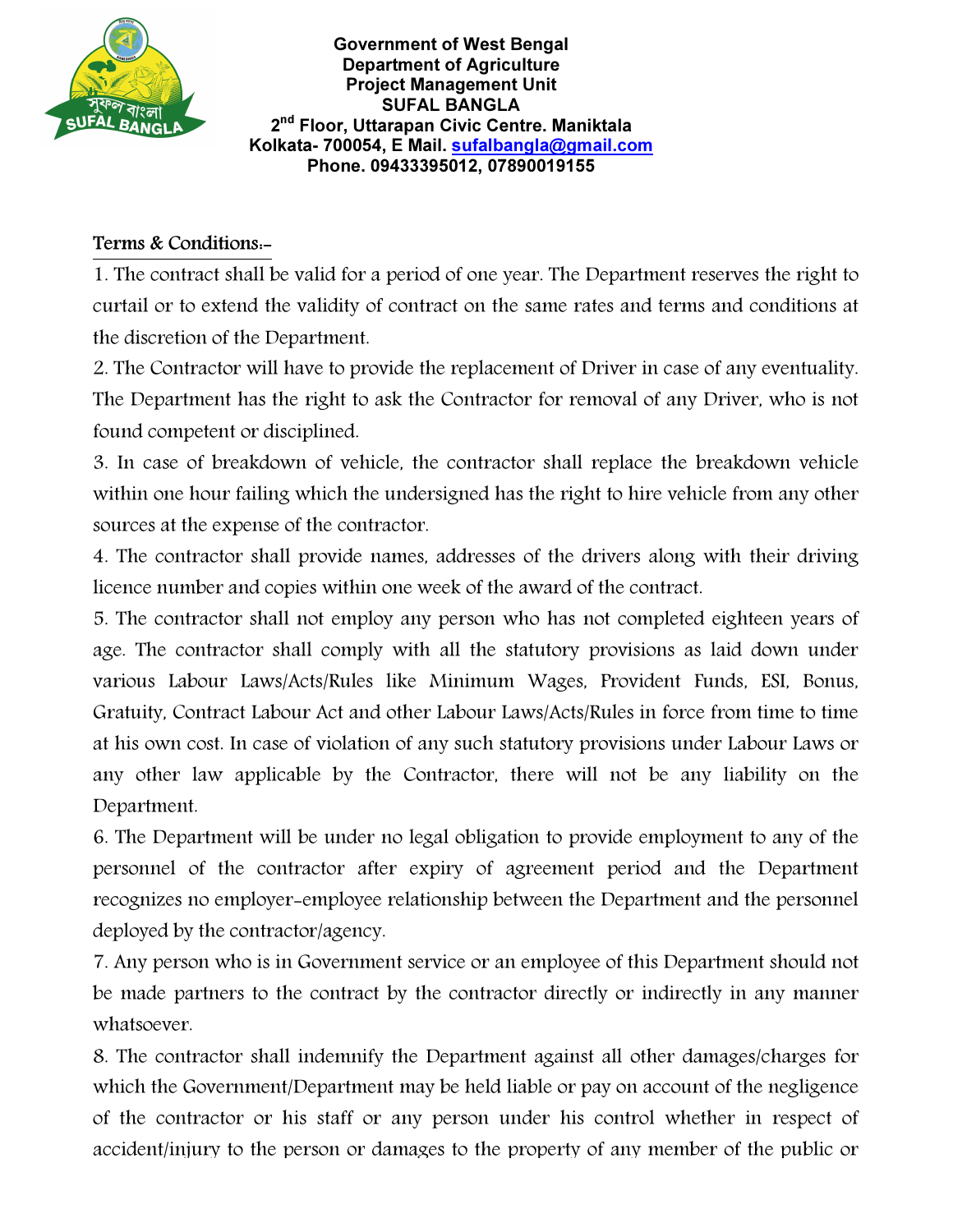

Government of West Bengal Department of Agriculture Project Management Unit SUFAL BANGLA 2<sup>nd</sup> Floor, Uttarapan Civic Centre. Maniktala Kolkata- 700054, E Mail. sufalbangla@gmail.com Phone. 09433395012, 07890019155

any person or in executing the work or otherwise and against all claims and demand thereof. The Department shall not be responsible financially or otherwise for any injury to the driver or person deployed by the contractor during the course of performing the duties. 9. The Department reserves the right to terminate the contract without assigning any reason by giving the notice of 30 days to the contractor.

10. Vehicles provided by the Department should bear commercial Taxi Cab Registration Numbers and should have comprehensive insurance and Drivers so provided with the vehicles shall have commercial LMV Driving Licence and Badges.

11. The vehicles should conform to the Pollution norms prescribed, if any, by the Transport Department of Government of West Bengal.

12. The vehicle and Driver shall remain available all the time as per Duty Roster and shall not leave place of duty without prior permission.

13. The contractor shall be responsible for total maintenance of the vehicle provided by him. Vehicle provided should be in good running condition.

14. In case of breakdown of any vehicle, the contractor shall replace the breakdown vehicle within one hour failing which the Department has the right to hire vehicle from any other sources at the expense of the contractor.

15. Operation and function of vehicles and Drivers shall be governed by Motor Vehicles Act/Motor Vehicles Rules and West Bengal Motor Vehicles Rules and these shall be the responsibility of the contractor.

16. The dead mileage in any case should not be more than five Kms. one way.

17. No advance payment will be made.

18. The contractor will maintain separate log book which will also be

verified/countersigned by the concerned officer.

19. The bills in triplicate should be made date-wise by the contractor and should be submitted to the Accounts section of the Department on monthly basis.

20. The Department will deduct on account of Income Tax at source at per prescribed rate of Income Tax Act from the each bill.

21. The Department reserves the right to vary the numbers of vehicles hired as well as to relax the terms and conditions in the public interest.